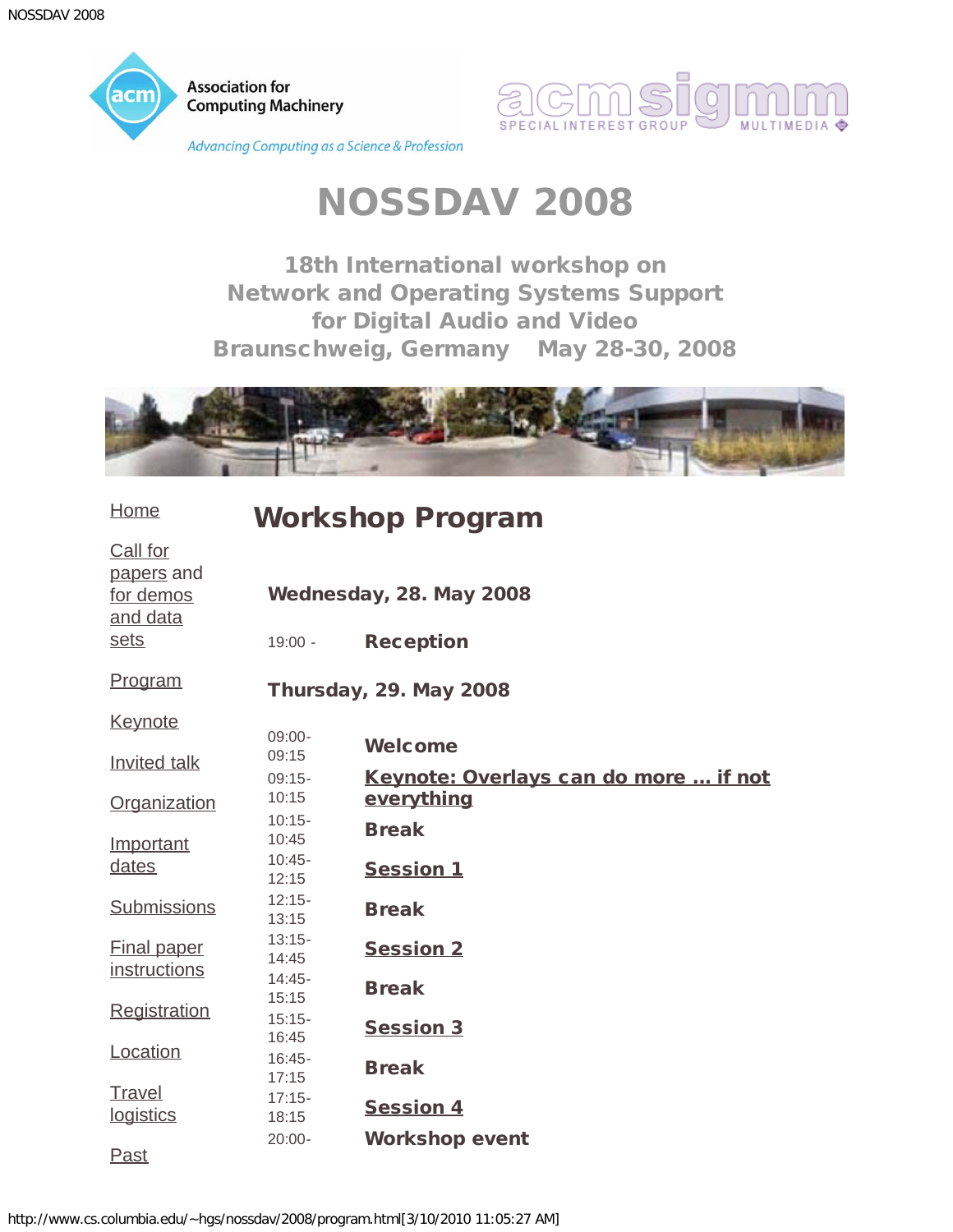| <u>NOSSDAV</u> |  |
|----------------|--|
| Workshops      |  |

| $08:30-$<br>09:15  | Demo Overview Madness (2 min per Demo) |
|--------------------|----------------------------------------|
| $09:15-$<br>11:00  | <b>Demo session</b>                    |
| $11:00 -$<br>11:15 | Demo Teardown Break                    |
| $11:15-$<br>12:45  | <b>Session 5</b>                       |
| $12:45-$<br>13:45  | <b>Break</b>                           |
| $13:45-$<br>14:45  | <b>Invited Talk</b>                    |
| $14:45-$<br>15:15  | <b>Break</b>                           |
| $15:15-$<br>16:45  | <b>Session 6</b>                       |
| $16:45-$<br>17:00  | <b>Summary</b>                         |

## **Session 1: Networking for Virtual Worlds**

<span id="page-1-0"></span>Session chair: JongWon Kim

| Optimising Online FPS Game Server Discovery through Clustering           |  |
|--------------------------------------------------------------------------|--|
| Servers by Origin Autonomous System                                      |  |
| Grenville Armitage (Swinburne University of Technology, AU)              |  |
| <b>Receiver-Driven View-Dependent Streaming of Progressive Mesh</b>      |  |
| Wei Cheng, Wei Tsang Ooi (National University of Singapore, SG)          |  |
| Selection Strategies for Peer-to-Peer 3D Streaming                       |  |
| Wei-Lun Sung, Shun-Yun Hu, Jehn-Ruey Jiang (National Central University, |  |
| TW)                                                                      |  |
|                                                                          |  |

#### <span id="page-1-1"></span>Session 2: NOSS Session chair: Ewa Kusmierek

[Remote Active Queue Management](http://www.simula.no/%7egriff/nossdav2008/21-26.pdf)  Dan Ardelean (Google Inc., US); Ethan Blanton (Purdue University, US); Maxim Martynov (Purdue University, US)

[Group Unicast for the Real World](http://www.simula.no/%7egriff/nossdav2008/27-32.pdf) 

Elad Lahav, Martin Karsten, Tim Brecht, Weihan Wang, Tony Zhao (University of Waterloo, CA)

[Evaluation of Multi-Core Scheduling Mechanisms for](http://www.simula.no/%7egriff/nossdav2008/33-38.pdf)

[Heterogeneous Processing Architectures](http://www.simula.no/%7egriff/nossdav2008/33-38.pdf) 

Håkon Stensland, Carsten Griwodz, Pål Halvorsen (Simula Research Laboratory, NO)

#### <span id="page-1-2"></span>Session 3: DAV Session chair: Matthias Hollick

[Analyzing Video Services in Web 2.0: A Global Perspective](http://www.simula.no/%7egriff/nossdav2008/39-44.pdf)  Mohit Saxena, Umang Sharan, Sonia Fahmy (Purdue University, US)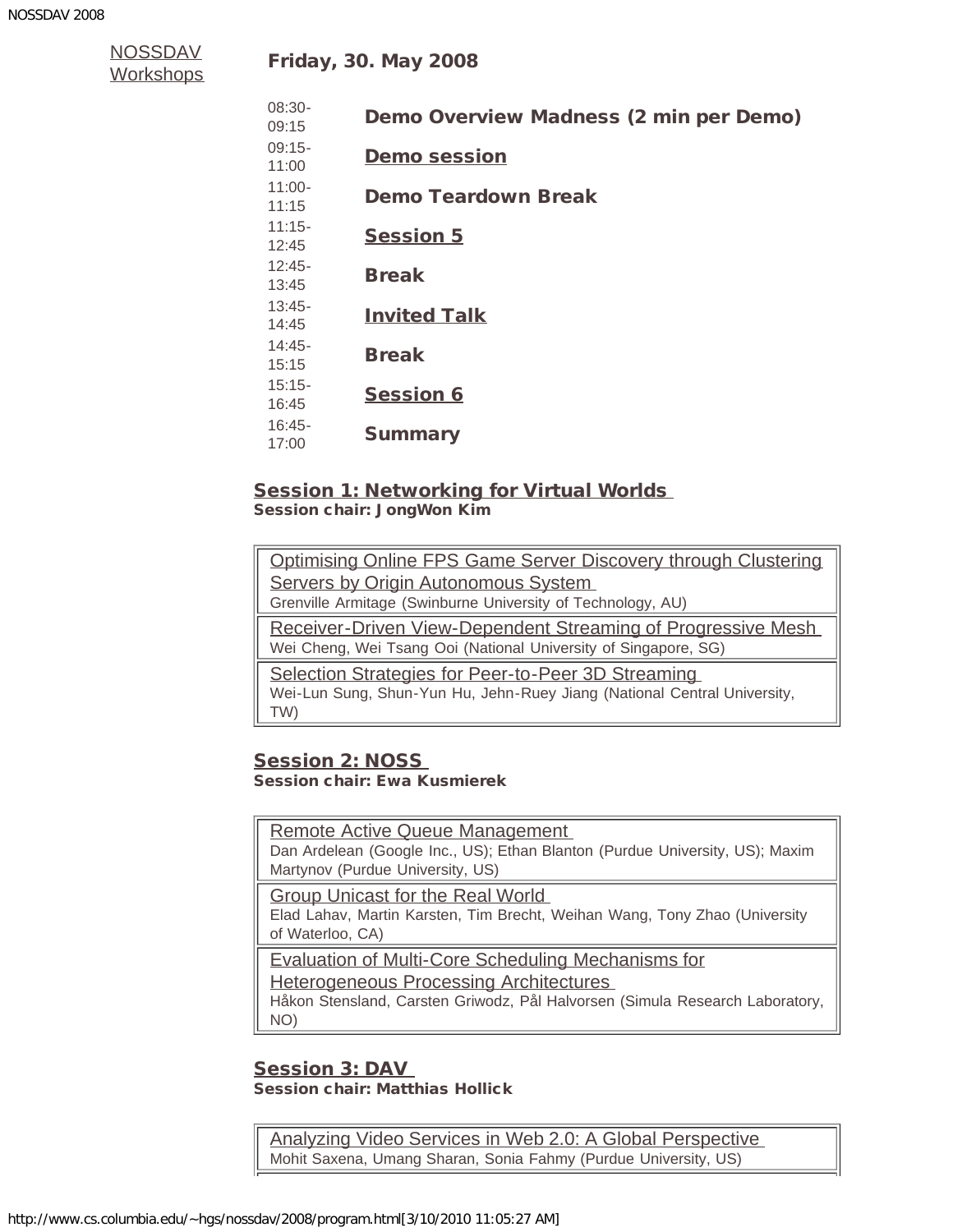[Decoding-Workload-Aware Video Encoding](http://www.simula.no/%7egriff/nossdav2008/45-50.pdf) 

Yicheng Huang, Guangming Hong, Vu An Tran, Ye Wang (National University of Singapore, SG)

[On Developing Tangible Interfaces for Video Streaming Control: a](http://www.simula.no/%7egriff/nossdav2008/51-56.pdf) [Real Case Study](http://www.simula.no/%7egriff/nossdav2008/51-56.pdf) 

Stefano Ferretti, Marco Roccetti, Fabio Strozzi (University of Bologna, IT)

#### <span id="page-2-0"></span>Session 4: Video Streaming in Wireless Environments Session chair: Markus Kampmann

[Performance Evaluation of Video Streaming in Multihop Wireless](http://www.simula.no/%7egriff/nossdav2008/57-62.pdf) [Mesh Networks](http://www.simula.no/%7egriff/nossdav2008/57-62.pdf) 

Xiaolin Cheng (University of California, Davis, US); Prasant Mohapatra (University of California, Davis, US); Sung-Ju Lee (HP Labs, US); Sujata Banerjee (Hewlett-Packard Laboratories, US)

[An H.264/SVC-based adaptation proxy on a WiFi router](http://www.simula.no/%7egriff/nossdav2008/63-68.pdf)  Ingo Kofler, Martin Prangl, Robert Kuschnig, Hermann Hellwagner (Klagenfurt University, AT)

#### <span id="page-2-2"></span>**Session 5: Analyses and conclusions** Session chair: Ye Wang

[Traffic Analysis of Avatars in Second Life](http://www.simula.no/%7egriff/nossdav2008/69-74.pdf)  James Kinicki (University of Michigan, US); Mark Claypool (Worcester Polytechnic Institute, US)

[Understanding Hybrid CDN-P2P: Why Limelight Needs Its Own](http://www.simula.no/%7egriff/nossdav2008/75-80.pdf) [RedSwoosh](http://www.simula.no/%7egriff/nossdav2008/75-80.pdf) 

Cheng Huang (Microsoft Research, US); Angela Wang (Polytechnic University, US); Jin Li (Microsoft Research, US); Keith W. Ross (Brooklyn Polytech, US)

**Skype Video Responsiveness to Bandwidth Variations** Luca De Cicco, Saverio Mascolo, Vittorio Palmisano (Politecnico di Bari, IT)

### <span id="page-2-3"></span>Session 6: Streaming with P2P support Session chair: Wei Tsang Ooi

[Modeling and Evaluation of Overlay Generation Problem for Peer](http://www.simula.no/%7egriff/nossdav2008/87-92.pdf)[assisted Video Adaptation and Streaming](http://www.simula.no/%7egriff/nossdav2008/87-92.pdf) 

Razib Iqbal (University of Ottawa, CA); Behnoosh Hariri (Sharif University of Technology, IR); Shervin Shirmohammadi (University of Ottawa, CA)

[Replication for P2P VoD: Eager or Lazy](http://www.simula.no/%7egriff/nossdav2008/93-98.pdf)  Bin Cheng (Huazhong University of Science and Technology, CN); Lex Stein (Microsoft Research Asia, CN); Hai Jin (Huazhong University of Science and Technology, CN); Zheng Zhang (Microsoft Research Asia, CN)

[Load Balancing for Multimedia Streaming in Heterogeneous Peer](http://www.simula.no/%7egriff/nossdav2008/99-104.pdf)[to-Peer Systems](http://www.simula.no/%7egriff/nossdav2008/99-104.pdf) 

Kalman Graffi, Sebastian Kaune, Konstantin Pussep, Aleksandra Kovacevic, Ralf Steinmetz (Technische Universität Darmstadt, DE)

#### Demo session Session chair of the Demo Overview Madness: Ralf Steinmetz

<span id="page-2-1"></span>http://www.cs.columbia.edu/~hgs/nossdav/2008/program.html[3/10/2010 11:05:27 AM]

匠